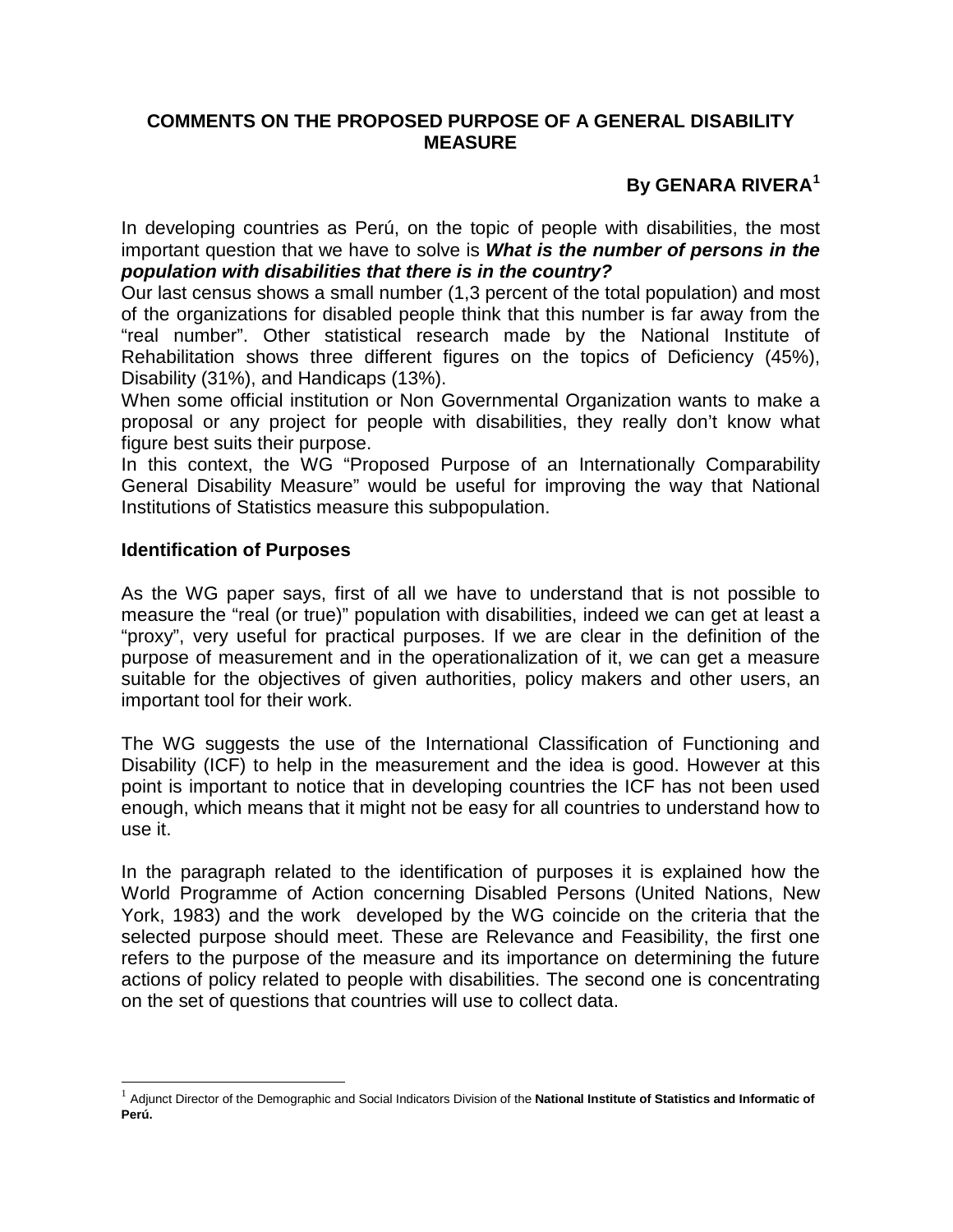We must not forget that for developing countries the census is the only way to collect data on disability matters, so National Statistical Offices have to be very careful with the questions they use. For example in Perú, in the last two censuses it was allowed to introduce only one question and in cases like this it became more difficult to choose the best one.

The UNSD and the WG are in a good position to recommend a suitable set of questions that can meet the two criteria that satisfied both purposes: attend countries needs of a general measure and allows international comparability, since they have examined the questions used in developing and developed countries.

The Position Paper chose the *Assessment of equalization of opportunity* as the purpose for a general measure. This approach separates the measurement of impairment from participation limitation by focusing on the measurement of impairment and we agreed with the explanations given to understand the arguments. Although, we think that the main problem is how to operationalize this concept into a questionnaire (through a set of questions) that allow us to be closer to the true subpopulation we are trying to measure.

## **About the transition to Measurement appendix: Conceptualization, Operationalization and Measurement**

The ICF model provides the conceptualization of disability, body structure and function, activity and participation, and environment, nevertheless we are not yet ready to transition from the concepts to the operationalization of them.

As the ICF is not well known yet, we have contacted the staff of the National Institute of Rehabilitation who specialize in issues of disability and understand better how the ICF could help to operationalize concepts into questions to get a measure on disability.

Together we have arrived to some conclusions:

- i) All the components of the ICF refer to the same generic scale. This is a common feature that allows comparability between levels of disabilities in spite of its reference to body structure and function, or activity and participation, or environment.
- ii) The ICF recommends that people who want to use it need to be trained by experts of the WHO. For instance, National Statistical Offices that are in charge of making census and sample surveys, don't have specialists in this issue, so they may have difficulty using the ICF for preparing a suitable set of questions.
- iii) The transition from concepts to empirical measures has to be done by professionals from National Statistical Offices, specialized in censuses and